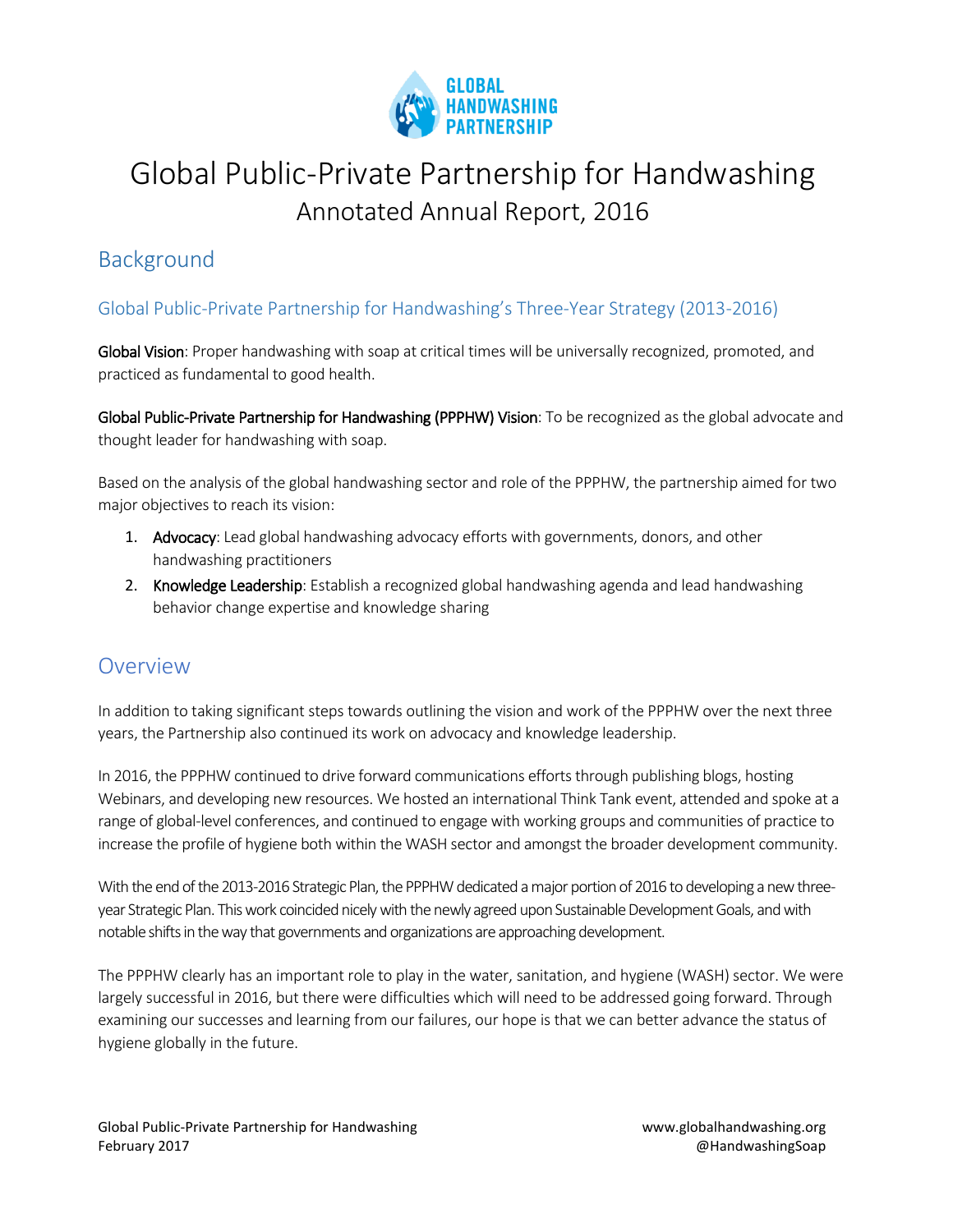# Advocacy Highlights

The Sustainable Development Goals (SDG) were agreed upon in 2015. As such, the PPPHW's work on advocacy shifted compared to previous years. The inclusion of hygiene in the SDGs resulted in us taking an increased role in attempting to help prioritize hygiene in the implementation of the SDGs. Of our many advocacy efforts and activities in 2016, here are some that we are particularly proud of:

- $\triangleright$  Attending the Sanitation and Water for All (SWA) Ministerial Meeting, where we met with government ministers to advocate for inclusion of hygiene and prioritization of behavior change in national level WASH policies.
- $\triangleright$  Working to develop a concept for a hygiene advocacy toolkit, which will help practitioners raise awareness and hold their governments accountable for ensuring access to hygiene services.
- Leading Global Handwashing Day coordination efforts by updating the Planner's Guide (English and French versions), developing a social media toolkit, conducting outreach, and cataloging the reach of the day.

The PPPHW promoted hygiene at a number of global fora, including:

- SWA High-Level Ministerial Meeting (Addis Ababa) At the High-Level Ministerial Meeting in March, we met with government ministers to advocate for inclusion of hygiene and prioritization of behavior change in national level WASH policies. Additionally, we published daily blogs as well as a summary: [Sanitation and Water for All Requires All of Us.](http://globalhandwashing.org/sanitation-and-water-for-all-requires-all-of-us/)
- Women Deliver (Copenhagen) At the Women Deliver conference in May, we spoke about the role of hygiene in advancing equity for women and girls, promoted hygiene integration, and published live updates. We also published a summary blog: [Reflections from Women Deliver 2016.](http://globalhandwashing.org/reflections-from-women-deliver-2016/)
- Stockholm World Water Week (Sweden) At World Water Week in August, we presented the opportunity to meet with partner organizations, participate in the SuSanA network annual meetings, and promote hygiene integration. We published daily blogs as well as a summary: [WASH Works.](http://globalhandwashing.org/wash-works/)
- U.N. General Assembly opening week (New York) In September, we attended side events at the General Assembly to learn about what's next for the SDGs and advocated for hygiene at meetings and events.
- UNC Water and Health Conference (Chapel Hill, N.C.) At the Water and Health Conference in October we presented on a panel convened by SWA Partnership, hosted a side session outlining new ideas in handwashing, and gathered a group of experts for a roundtable discussion about our upcoming Hygiene Advocacy Toolkit concept note.

## Knowledge Leadership Highlights

In addition to Global Handwashing Day, the PPPHW is perhaps best known for knowledge leadership activities. In 2016:

 $\triangleright$  We hosted a Handwashing Think Tank in London with support from the London School of Hygiene & Tropical Medicine and WaterAid. This event, which was very well received, focused on the key areas of hygiene behavior change, integration, and innovation. We leveraged the outcomes from this event to inform other deliverables, such as the behavior change portion of our website and the Global Handwashing Day Planner's Guide.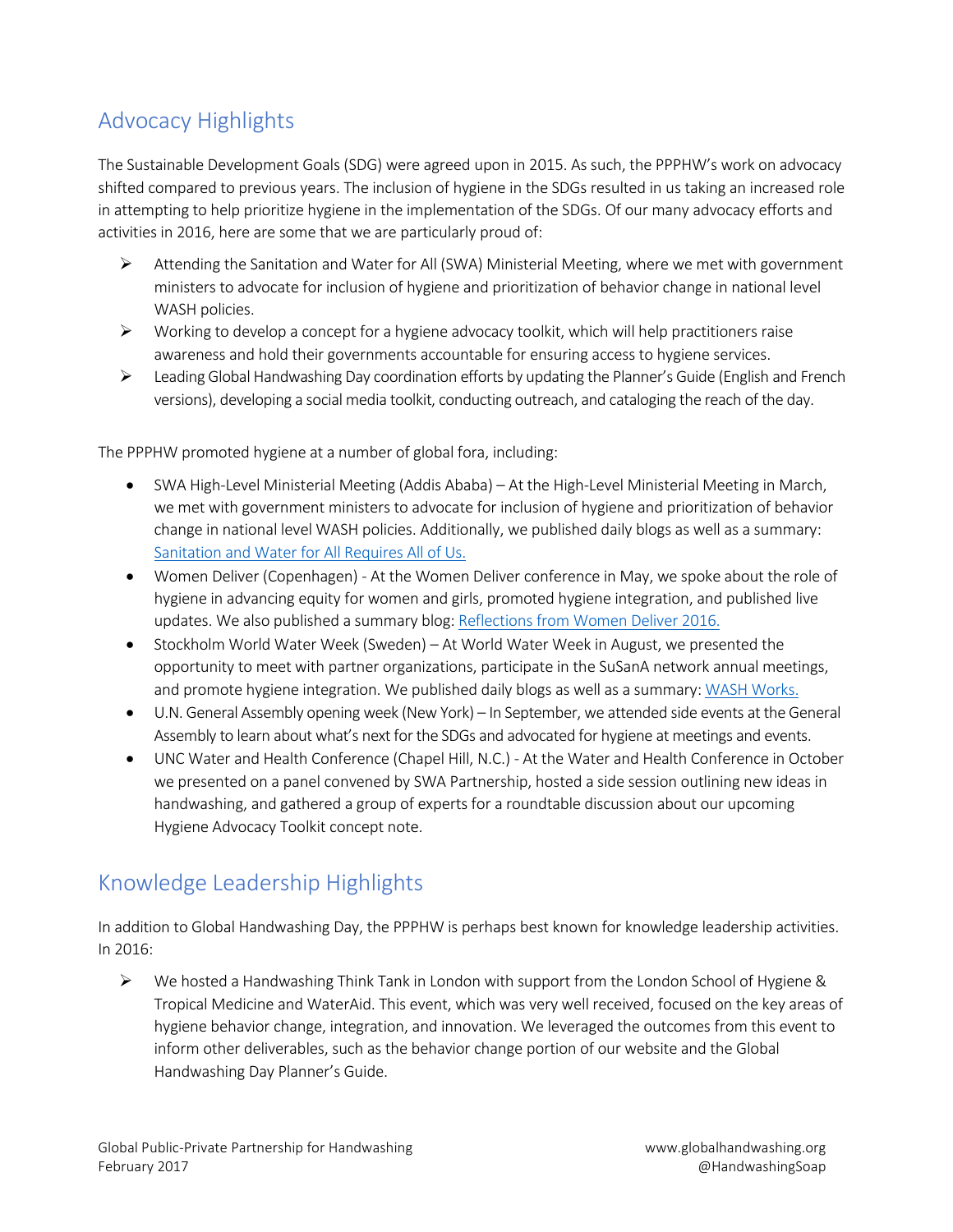- $\triangleright$  We created [a page](http://globalhandwashing.org/think-tank/#think tank) under the Key Topics section of the PPPHW website to highlight the learnings and outcomes of the Handwashing Think Tank and share key deliverables, such as blog summaries, working group presentations and notes, and a recording of the April 27th summary webinar.
- $\triangleright$  We demonstrated knowledge leadership by speaking about the importance of hygiene at major global conferences, including Women Deliver and the UNC Water and Health Conference. We also published a blog: [Big Ideas at the UNC Water and Health Conference,](http://globalhandwashing.org/big-ideas-at-the-unc-water-and-health-conference/) sharing our learnings from the session.
- $\triangleright$  Our communications and outreach efforts continued to grow both in terms of scope and reach.

#### Presentations/publications

As a thought leader, the PPPHW:

- Delivered 3 handwashing webinars, involving PPPHW partners as presenters
	- o [WASHing Away Diseases Two Hands at a Time](http://globalhandwashing.org/washing-away-diseases-two-hands-at-a-time-webinar-recap/) (January)
	- o [The Ebola Crisis and Innovative WASH Solutions](http://globalhandwashing.org/the-ebola-crisis-and-innovative-wash-solutions-webinar-recap/) (September)
	- o [Fostering WASH & Wellbeing in the Workplace](http://globalhandwashing.org/fostering-wash-wellbeing-in-the-workplace-webinar-recap/) (November)
- Published Annual Research Summary 2015: [The State of Handwashing in 2015;](http://globalhandwashing.org/wp-content/uploads/2015/01/2015-Annual-Handwashing-Research-Summary.pdf) a January June [Research Summary;](http://globalhandwashing.org/wp-content/uploads/2015/01/Handwashing-Research-Summary-Jan-June-2016.pdf) and began work on the July-December 2016 research summary, by compiling research from the second half of the year for another bi-annual research summary.
- Published a key WASH and Nutrition [resource](http://globalhandwashing.org/key-wash-and-nutrition-resources-for-world-water-day/) for World Water Day an[d blog](http://globalhandwashing.org/taking-action-and-marching-for-improved-wash-nut/) on taking action on improved WASH and Nutrition for Water Action Month.
- Published the Global Handwashing Day 2015 report, updated GHD [planners guide,](http://globalhandwashing.org/global-handwashing-day-planners-guide-5th-edition/) created a [social](http://globalhandwashing.org/global-handwashing-day/ghd-resources/ghd_social_media_toolkit/)  [media toolkit,](http://globalhandwashing.org/global-handwashing-day/ghd-resources/ghd_social_media_toolkit/) habit formation [guide,](http://globalhandwashing.org/why-make-handwashing-a-habit-an-explanation-of-this-years-global-handwashing-day-theme/) beyond GH[D infographic,](file:///C:/Users/bmanavizadeh/Desktop/5%20Things%20to%20do%20after%20Global%20Handwashing%20Day) and several blogs on the PPPHW website and partner networks' online platforms.
- Published a handwashin[g fact sheet](http://globalhandwashing.org/cholera-and-handwashing-fact-sheet/) in response to the growing number of cholera outbreaks

The PPPHW published a number of blogs and articles, including:

- Summary blog for SACOSAN written by the WASHplus project: Voices from Bangladesh: Reflections on [SACOSAN VI.](http://globalhandwashing.org/voices-from-bangladesh-reflections-on-sacosan-vi/)
- [Response](http://globalhandwashing.org/handwashing-with-soap-a-safe-and-effective-way-to-prevent-infections/) to the FDA proposed rule regarding certain active ingredients in consumer hand sanitizers.

Through our participation and presence on online fora and working groups, we were able to share knowledge and amplify our reach. Fora included the LinkedIn Community of Practice on Sanitation and Hygiene in Developing Countries, Sustainable Sanitation Alliance message board.

### Partnership Management Highlights

- We developed a new 3-year strategic plan with a focus on increased financial health and a refreshed PPPHW brand, and agreed upon a new name (Global Handwashing Partnership) and logo to accompany the launch of the new Strategic Plan.
- We identified, prioritized, and reached out to 7 potential resource contributing partners.
- We increased the number of newsletter subscribers by over 25%; our Twitter followers increased by nearly 30%. We continue to see a decrease in Facebook followers, likely in part due to a shift in our strategy.
- We developed new and responsive content (blogs, press releases, webinars, fact sheets, etc.) for the PPPHW website, at least one post per month.